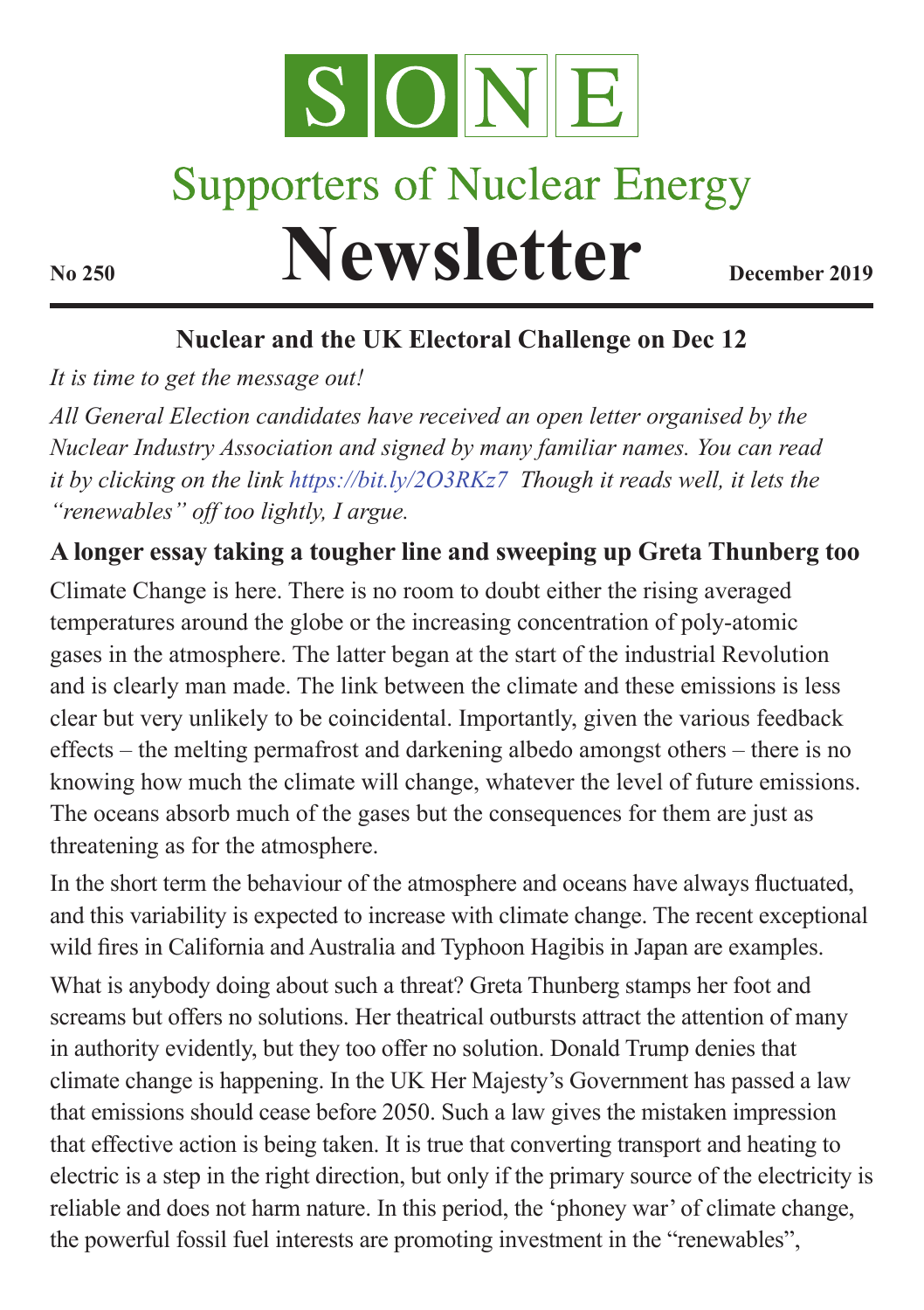knowing full well that their capacity factors between 20 and 30 percent leave the remaining 70 to 80 percent to be provided by gas or even coal as backup. "That will do nicely" they may feel, for the alternative is blackout. Elsewhere speculators unfamiliar with the non-negotiable basics of science put their own and other people's money into cold fusion, leaps in battery technology and large scale carbon capture and storage. Deceived by decades of painless technological progress they believe that with enough money and effort these challenges can be overcome.

Meanwhile Germany with its Energiewende has gone further down the wrong road than anyone else and its experiment is coming apart at the seams [1] . As a result, it is committed to costs of hundreds of billions of euros, the price of electricity there is nearly twice as much as in France, it relies on electricity imported from its neighbours, while still expanding its coal industry and running several yet-tobe-closed nuclear plants. Eventually it will come to depend, no doubt, on Russian gas imported via the new Nordstream2 pipeline. Its forest clearance programme to grow biofuels which also emit carbon dioxide when burnt has been a 'lose-lose' experience for nature. Altogether the German experiment has been a monumental environmental and economic failure, which deluded "Green" groups in other countries are still keen to emulate, unfortunately. Actually these "Greens" are seriously worried and, not knowing which way to turn, revert to what they see as 'natural' and least threatening, they think.

It should go without saying that everything in the world is natural, and the full scope of what is available is revealed in natural science. Mankind's technology can do no more than learn how to exploit what nature offers. The full range of its offerings is what we should be teaching to all our children when they go to school. They would then learn that there are three sources of energy widely available on Earth today. [2]

- First there is the classical 'clockwork' world of falling and moving objects that includes wind, hydro, waves and tides. These are powered by daily sunshine and the seasonal motion of the moon. They deliver a few thousandths of a kWh per kg of mass. Seen in a different way, solar and wind offer about 300 watts per square metre. These "renewable" energy sources are weak and intermittent and were more or less abandoned when a better source was discovered.
- The energy in food and also in fossil fuels is about 10,000 times greater. The energy is not clockwork and its workings are not apparent to the naked eye. It arises from the quantum motion of electrons in the outer part of atoms and is studied in chemistry and electronics. This energy, only readily available in large quantity from fossil fuels, is the workhorse of our modern civilisation.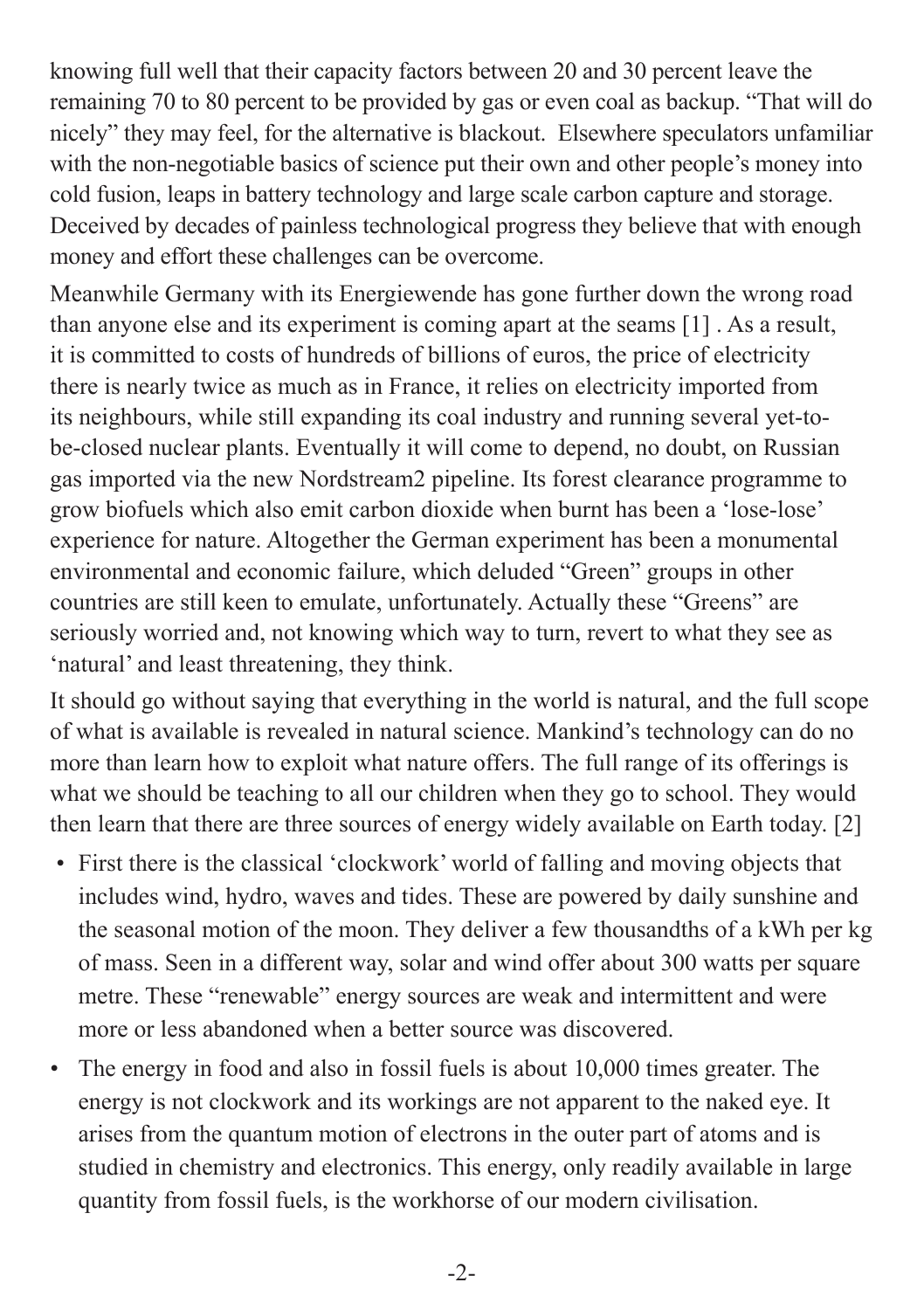• Exactly the same kind of quantum motion, but now of protons and neutrons confined to the nucleus at the centre of every atom, is the source of nuclear energy. Simply because a nucleus is 100,000 times smaller than an atom, nuclear energies are typically five million times bigger than chemical energies. Reactions to, and consequences of this huge but simple factor have shaped much of modern history.

Unfortunately, children are rarely taught these simple facts about the physical world and about the beautifully simple fact that biology has evolved to protect life from exposure to nuclear radiation, as it also has to power living organisms by oxidising food. They are not taught this simple picture of nuclear energy because their teachers are not themselves familiar with it. It is unfortunate that our culture now values specialisation and the narrow knowledge of the expert. This is a quite recent turn – in the 18th and 19th Centuries, for the few who received it, education aimed to reach understanding from horizon to horizon. Today, many specialise to secure employment and then strive to defend their speciality. That leaves few with a disinterested view of a civilisation-wide task, such as that of seeing the cultural changes needed to introduce nuclear power as the accepted source for the Next Industrial Revolution. With a typical lifespan extending towards 90 and 100 years there is every reason to stop curtailing education and open the windows of learning for future generations.

Who can initiate such a change? Who might overthrow the culture of nuclear fear that was initiated during the Cold War for political purposes and is now enshrined in international bodies reporting to the United Nations? No committee can reform its terms of reference in such a way. The real and dramatic change required to point civilisation in a new direction of trust and prosperity can only come from an individual. Such an individual challenge can be initiated at the time of an election. "One small step for man, one giant leap for mankind!"

Now, I invite you to go and challenge your chosen candidate standing for Member of Parliament in your constituency. If he or she is not prepared to engage with this challenge, please give your vote to one who is, whatever his or her political party.

[1] https://energypost.eu/germany-2021-when-fixed-feed-in-tariffs-end-how-willrenewables-fare/

[2] https://www.researchgate.net/publication/336967602 The Next Industrial Revolution A lecture given to St Dominics Sixth Form College Harrow-onthe-Hill\_London